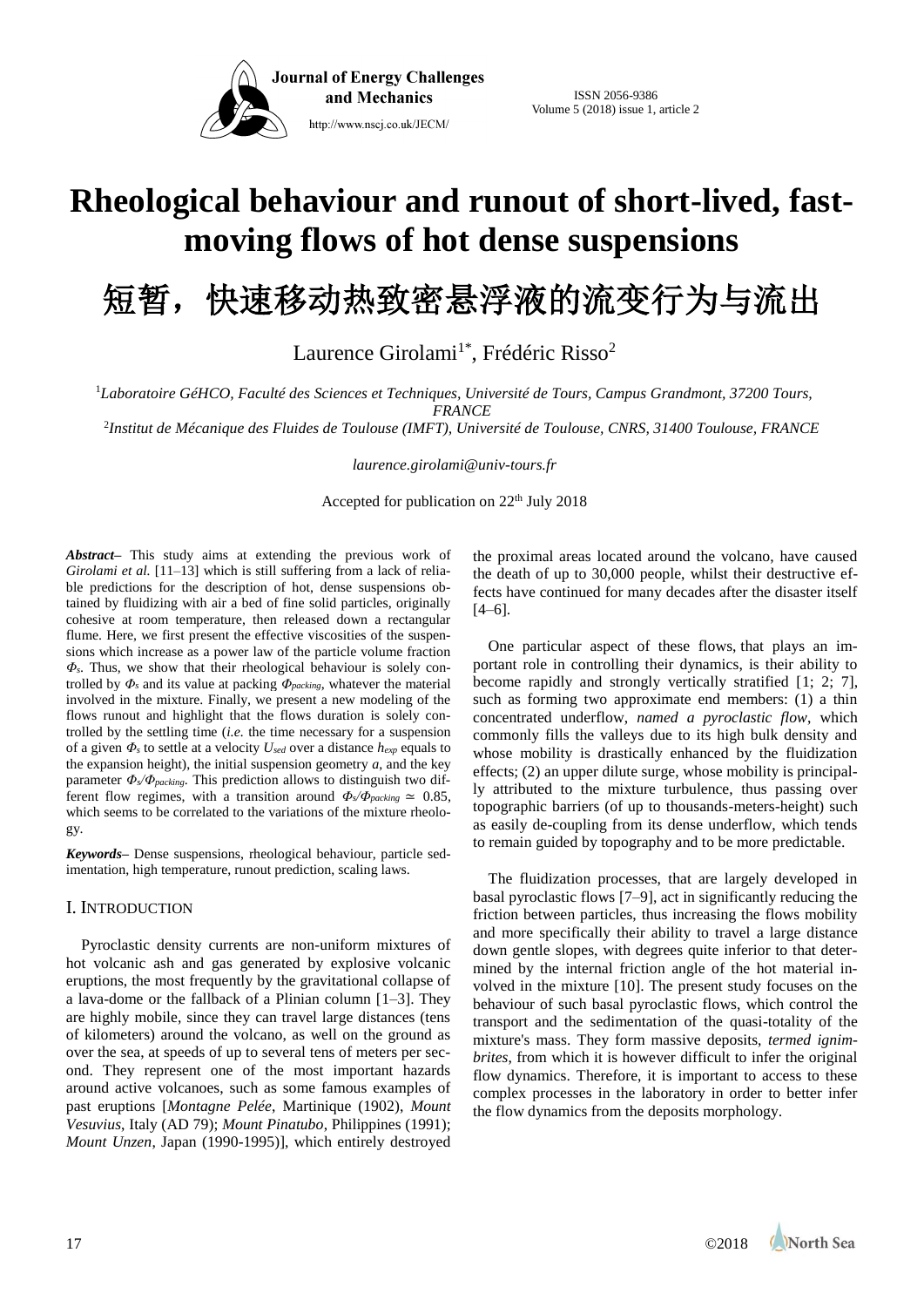In this way, *Girolami* [10] succeeded in reproducing experimentally such rapid sheared flows made of hot, dense suspensions, using a laboratory lock-exchange flume capable of withstanding to high temperatures. The material (volcanic ash and chemical catalysts) was initially fluidized in a locked reservoir, thus uniformly expanded (up to 50 vol% above loose packing), whilst heated at 200°C to discard from the cohesive effects associated with atmospheric moisture. Once expanded at a given value, the fluidized suspension characterized by a well constrained geometry, was released down a smooth, horizontal, and impermeable flume such as defluidizing progressively until it ran out of mass [11].

In these previous studies  $[11-13]$ , the authors especially investigated the effect of the dilatation rate of the bed (termed *initial expansion*) on the flow kinematics, the velocity fields, the internal flow structures, as well as the deposits morphologies [11–13], using high-speed videos, which were subsequently analyzed in aid of a particle-tracking algorithm (*see* [12]). In all experiments, the flows were highly sheared, such as exhibiting a slightly concave-upward velocity profile. The maximum internal velocity was closed to that of the flow front, while decreasing slightly towards the free surface, possibly due to the air drag. The particles settling was observed to start just after the gravitational slumping, by forming a loose deposit which progressively thickened from the base, as observed in both dry [14–15] and aerated granular flows [16], such as considering a basal no-slip condition at the back of the frontal region. The aggradation rates of particles, measured from the expanded flows, highlighted that the sedimentation processes were delayed when the fluidizing gas velocity was increased as well as the initial bed expansion *E*. However, the sedimentation rates remained approximately constant with time in the proximal regions of the flows (for a given *E*) and with most of the runout duration, while they strongly increased during their last, decelerating phase of emplacement. One of their major findings highlighted that the deposit aggraded at a mean velocity identical to that inferred to take place at the base of a non-sheared collapsing bed (*i.e.* with the lock gate closed) at a given value of *E*. However, no universal scaling laws able to describe and predict the flows behaviour have been provided. Therefore, some complementary studies are required to provide a physical description of these flows, including their rheological features, which still fail in large-scale numerical simulations. This step also represents the starting point for the development of probabilistic hazard mapping required for the risks assessment and mitigation, which is the priority of modern volcanology. Such tools may help the local authority to take some crucial decisions in case of evacuation during a crisis period.

This present study aims at revisiting the past investigations of *Girolami et al.* [11–13] by extending their results and discussions which are still suffering from a lack of a deep understanding and prediction of such complex systems. In this way, we present here a new analysis of these flows based on previous experimental data [11–13] and propose original findings that will improve their physical description. This study should have an important impact on the understanding of hot dense, suspensions of gas-solid

mixtures and their natural behaviour, such as the emplacement of small volume pyroclastic flows (*i.e.* block-and-ash flows), commonly generated by the partial collapse of a lavadome or an entirely collapsing pyroclastic fountain.

## II. FLUIDIZATION CONCEPTS

## 2.1. BEHAVIOUR OF HOT, DENSE FLUIDIZED SUSPENSION

The fluidization processes that are largely developed in dense pyroclastic flows can be reproduced in the laboratory by injecting uniformly a vertical gas stream (passing through a porous plate) at the base of a static bed of particles. Then, we can observe different regimes of fluidization which depend on the fluidizing gas velocity [17–18].



Fluidizing gas velocity  $(U_{\varrho})$ 

**Fig.1** Pressure drop *∆P* across the bed thickness *h* and mixture expansion *E* defined as the height ratio between the expanded mixture and the packed bed) as a function of the fluidizing gas velocity for fine, non cohesive powders [17–18].

When the gas flow is weak, the fluid passes through interstitial voids without modifying the state of the bed, such as the bed is termed *aerated*. In this state, the bed expansion rate *E* remains static (see the *blue curve* on Fig. 1) whilst the gas pressure drop across the bed *∆P* (see the *pink curve* on Fig. 1) increases linearly with the fluidizing gas velocity since the friction exerted by particles is dominated by viscous stresses which are proportional to the gas flow, as described by the semi-empirical equation of *Ergun* (1952) [19]:

$$
\frac{\Delta P}{h} = \frac{150\mu_g \left(1 - \epsilon\right)^2 U_g}{\epsilon^3 d_p^2} + \frac{1.75\rho_g \left(1 - \epsilon\right) U_g^2}{\epsilon^3 d_p} \tag{1}
$$

where *∆P* represents the gas pressure across the bed thickness *h*,  $\epsilon$  the bed voidage,  $\mu$ <sup>*g*</sup>: the gas dynamic viscosity at 200 $^{\circ}$ C,  $U_e$ : the superficial gas velocity (defined as the gas flow rate normalized by the cross sectional area),  $d_p$ : the particle diameter, and  $\rho_g$ : the gas density.

If the gas stream is increased further, the *velocity of minimum fluidization* is reached. At this point, the driving forces counterbalance the gravitational ones and the total weight of particles is entirely supported by the gas flow, such as:

$$
\frac{\Delta P}{h} = g \left( 1 - \epsilon_{mf} \right) \rho_p \tag{2}
$$

where  $\epsilon_{\text{mf}}$  represents the voidage at the point of *minimum fluidization U<sub>mf</sub>*,  $\rho_p$ : the particles density,  $\rho_g$ : the gas density, and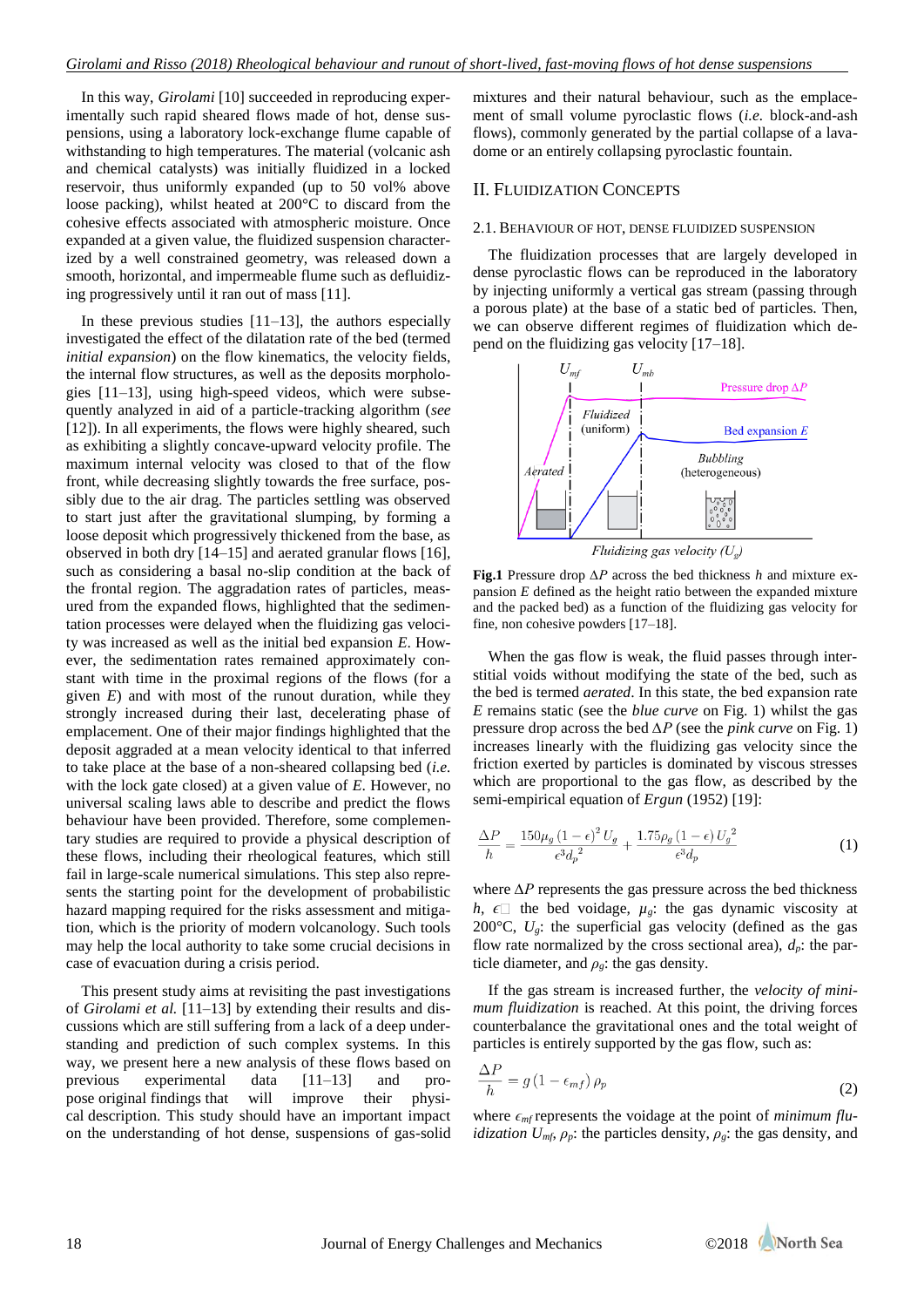g: the gravitational acceleration. In this state, the mixture forms a dense suspension whose mobility is greatly increased and which may be easily sheared and superficially behaves as a fluid [20]. If particles are fine enough (*i.e.* Group A in the *Geldart Classification* [21]), the mixture expands uniformly with the increasing gas velocity such as the bed height increases linearly whilst the pressure gradient becomes independant of the gas flow (Fig. 1).

This state is observed until a second critical velocity (*the velocity of minimum bubbling,*  $U_{mb}$  above which bubbles form at the surface of the distributor plate and coalesce as they rise, thus disturbing the fluidization and making it unstable, with a vigorous mixing and turbulence. Bubbles are however rapidly broken by turbulence such as maintaining the bed expansion approximately constant and closed to its maximum value. Above this point, the bed height as well as the pressure gradient across the bed are independent of the gas stream (Fig. 1).

However, these different regimes of fluidization depend on the type of material used and on the conditions of operation. For example, with coarse and/ or dense materials, the uniform (particulate) regime of fluidization (developed between *Umf* and *Umb* with fine powders) is not observed and the bubbling regime directly follows the aerated state. Otherwise, when the material is fine and originally highly cohesive, the fluidization is impeded since the gas solely flows through channels across the most permeable regions of the bed such as the bed weight can not be fully supported and the bed expansion remains quasi-inexistent. The fluidization of fine materials can be thus improved by both heating as well the powders as the fluidizing gas, at temperatures high enough (closed to 150° C), to avoid the strong cohesive effects of moisture; and by stirring vigorously the bed to prevent the gas channeling. In this way, the fluidization of fine, cohesive (termed as *Group C powders* in the *Geldart Classification* [21]) is henceforth possible and characterized by a uniform volume expansion (up to few tens vol%) above loose packing.

#### 2.2. BED COLLAPSE TEST

If we cut abruptly the gas supply, the bed will defluidize progressively by expelling the interstitial gas, then forming a loose deposit that will aggrade progressively from the base.



**Fig.2-** Gas escape and sedimentation of the bed surface during a collapse test that has been performed after having rapidly turned off the gas supply for Group-A (fine, non cohesive) powders of the

*Geldart Classification* [21]. to represents the initial time at which the gas supply was abruptly turned off,  $t<sub>b</sub>$  represents the time of bubbles expulsion, to represents that associated with a uniform defluidization (or compaction) that ultimately forms a loosely packed bed [25].

This process is termed a *bed collapse-test* and allows to measure easily the sedimentation velocity of the bed surface [22–25]. In this study, we focus on the uniform fluidization regime obtained between *Umf* and *Umb*, in order to gain quantitative measurements of both expansion and sedimentation velocities (Fig. 2).

## III. EXPERIMENTAL METHODS

#### 3.1. MATERIALS PROPERTIES

One of the principal objectives of this study was to compare the expansion and sedimentation behaviour of volcanic ash with synthetic materials. Samples of natural material, involved in the experiments, were collected from an ignimbritic deposit (located at Neshers, in the French Massif Central); thus sieved to keep only the fine fraction (*i.e.* inferior to 250 $\mu$ m). This material was characterized by a weak permeability (*i.e.* of the order of  $10<sup>-11</sup>$  m<sup>2</sup>, *see* Table 2), a porous texture, and a strong irregular shape (Fig. 3). Two natural samples (Ash<sup>1</sup>, Ash<sup>2</sup>) were investigated, both exposing a high poly-dispersity.

| Size range ( $\mu$ m)   250-180   180-125   125-90   90-63   63-45 |      |       |       |       |       | $45 - 32$ | $32-0$ |
|--------------------------------------------------------------------|------|-------|-------|-------|-------|-----------|--------|
|                                                                    |      |       |       |       | < 63  |           |        |
| Ash <sup>1</sup> (wt $\%$ )                                        | 8.44 | 12.36 | 14.26 | 18.67 | 46.27 |           |        |
| Ash <sup>2</sup> (wt $\%$ )                                        | 6.09 | 10.51 | 10.41 | 12.72 | 60.27 |           |        |
| $FCC$ (wt $\%$ )                                                   | 0.05 | 2.01  | 15.35 | 39.95 | 26.36 | 11.27     | 5.01   |

**Tab.1-** Granulometric distribution of the particles involved in the experiments.  $A sh<sup>1</sup>$  and  $A sh<sup>2</sup>$  represent the data obtained with ash: *sample 1* and *sample 2* respectively.

*Sample 1* has a coarser granulometric distribution (s*ee*  $Ash<sup>1</sup>$  in Table 1), with a mean particle diameter  $d_p$ ≃ 79.7*µ*m. *Sample 2* is enriched in fine ash, with a mean particle diameter  $d_p \approx 64.7 \mu m$  (*see Ash*<sup>2</sup> in Table 1). In order to compare their physical behaviour with a more simple material, experiments also involved synthetic chemical catalysts (named *FCC*) commonly used in the oil industry. These powders have a more regular shape (Fig. 3) with a similar mean particle diameter ( $d_p \approx 71 \mu m$ ) which highlights their slightly cohesive nature at room temperature (*i.e.* from Group C to Group A in the *Geldart Classification* [21]).

#### 3.2. KEY PARAMETERS

When the bed is aerated, the superficial gas velocity  $U_g$ , passing through the interstitial voids, is given by the Darcy's Law, such as:

$$
U_g = \frac{K}{\mu_g} \left( \frac{\Delta P}{h} + \rho_g g \right) \tag{3}
$$

where *K* is the bed permeability,  $\mu_{g}$ : the viscosity of the hot gas, such as:  $\mu_g = 2.45 \times 10^{-5}$  Pa.s,  $\Delta P$  represents the gas pressure drop across the bed thickness *h* measured with a differential pressure sensor placed at the back of the fluidization rig,  $\rho_g$ : the density of the hot gas, such as:  $\rho_g$  =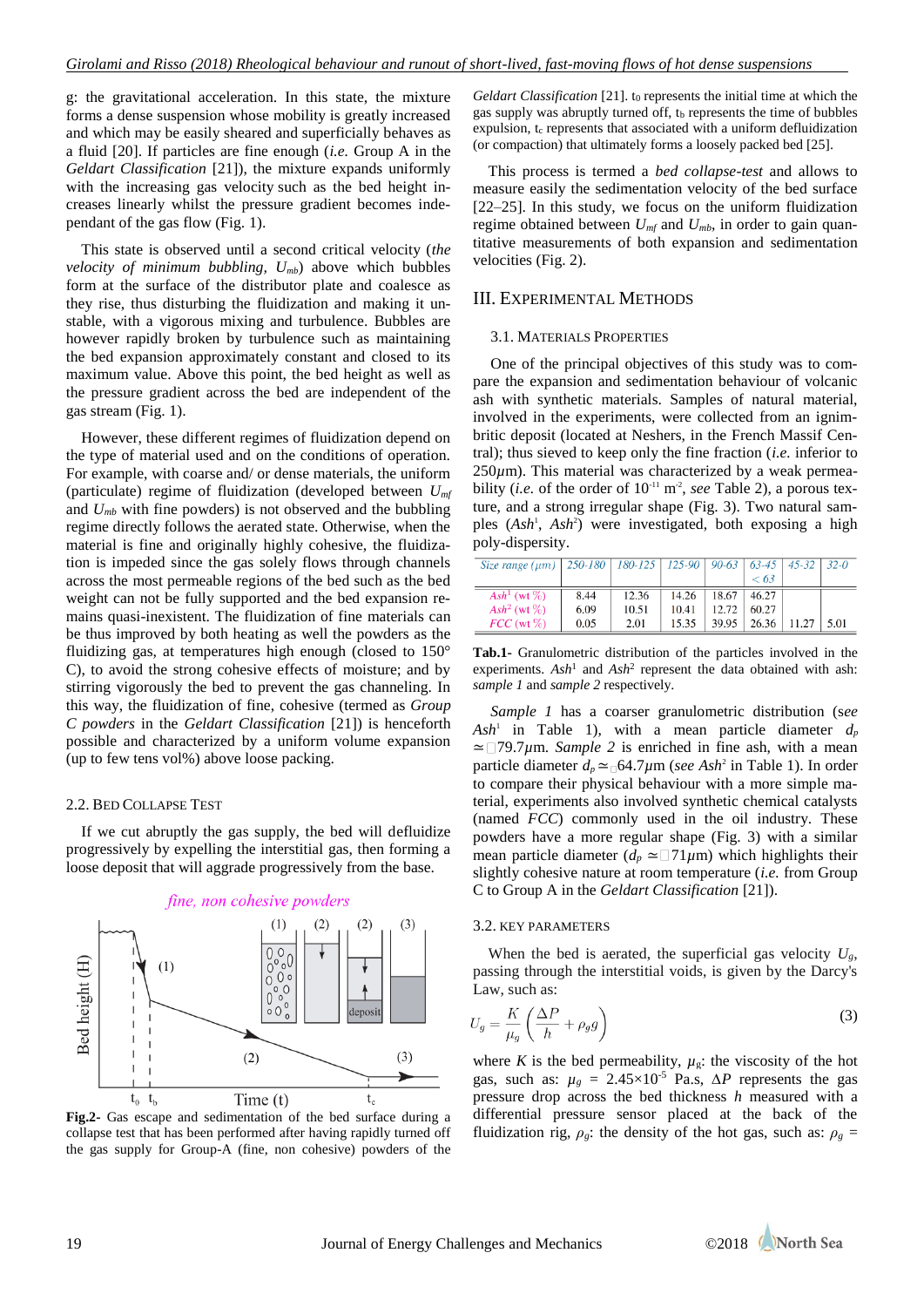$0.79 \text{ kg.m}^3$  and g: the gravitational acceleration. At the point of *minimum fluidization*, we can determine the bed permeability, such as:

$$
K_{mf} = \mu_g \frac{U_{mf}}{\left(\frac{\Delta P}{h} + \rho_g g\right)}\tag{4}
$$

where  $U_{mf}$  is the superficial gas velocity at the point of *minimum fluidization.* The bed porosity  $\epsilon_{mf}$  was deduced from *Eq.* (2) (taking  $\rho_g = 0.79$  kg.m<sup>-3</sup>, and measurements of  $\rho_p$ , see Table 2, performed with a pycnometer). The key physical parameters, that characterize the different powders used in the experiments, are summarized on Table 2.

| <b>Key Parameters</b>                           | Ash <sup>1</sup> | Ash $^2$      | $FCC^*$ |
|-------------------------------------------------|------------------|---------------|---------|
| $U_{mf}$ (m.s <sup>-1</sup> )                   | 0.0028           | 0.0019        | 0.0031  |
| $U_{mb}$ (m.s <sup>-1</sup> )                   | 0.0087           | 0.0068        | 0.0089  |
| Particle density $\rho_p$ (kg.m <sup>-3</sup> ) | 1600             | 1490          | 1420    |
| Mean diameter $d_p(\mu m)$                      | 79.7             | 64.7          | 71      |
| <i>Bed permeability</i> $K_{mf}$ ( $m^{-2}$ )   | $1.06 10^{-11}$  | $7.710^{-12}$ |         |
| Packing porosity $\epsilon_{mf}$                | 0.42             | 0.4           | 0.51    |

**Tab.2-** Physical parameters determined for the different materials used in this study. Ash<sup>1</sup> and Ash<sup>2</sup> represent the key parameters obtained with ash: *sample 1* and *sample 2* respectively. *FCC* represents the parameters obtained for the *FCC-catalysts* and completed with [26]. The density and viscosity of the hot fluidizing gas injected are respectively:  $\rho_g = 0.79$  kg.m<sup>-3</sup> and  $\mu_g = 2.45 \times 10^{-5}$  Pa.s.

#### 3.3. EXPERIMENTAL PROCEDURES

Experiments were carried out in a linear lock-exchange flume capable of withstanding to high temperatures (Fig. 3). The interest of such dam-break configurations is the ability to properly control the parameters related to the initial geometry of the mixture (*i.e.* its initial expanded height  $h_0$ , its length  $x_0$ , its width  $w_0$ , its initial dilatation rate  $E$ ). The operating temperature (180°C) was justified by previous results gained from 1-D collapse-tests of volcanic ash [25] which highlighted that their fluidization behaviour was similar, to a first order, at temperatures ranged from 200°C to 700°C, provided that the cohesive effects are negligible. So, it was sufficient to work at temperature closed to 200°C to approach the natural conditions in which ignimbritic deposits are resulting from the hindered settling of pyroclastic flows.



**Fig.3-** Scheme of the rectangular dam-break flume which allows to well constrain initially the operating parameters studied in the experiments.

The role of the operating parameters were principally explored: (1) the initial aspect ratio *a* which was defined as the ratio between the height  $h_0$  of the fluidized suspension before release and its length  $x_0$  in the reservoir and ranged from 0.5 to 4; (2) the mixture dilatation rate *E,* which was defined as the ratio between  $h_0$  and  $h_{mf}$ : the height of the packed bed (see Fig. 3), ranged from 1.0 to 1.5. In the present study, two sets of experiments were repeated with different materials (Ash: *sample 1* & *sample 2*, *FCC-catalysts*) and analyzed. The first series of experiments was performed at a constant volume (*i.e.* with a similar column geometry:  $a = 0.5$ ), whilst the mixture dilatation rate was increased by decreasing the initial mass poured in the reservoir (*i.e.* decreasing the initial packed height  $h_{\text{mf}}$ , such as  $E = 1.0{\text -}1.5$ ). The second series of experiments was performed at constant mass (*i.e.* introducing a constant  $h_{\text{mf}}$ ) whilst the mixture dilatation rate was increased by increasing the initial volume ( $a = 0.5{\text -}0.85$ ;  $E =$  $1.0 - 1.5$ ).

The experimental procedures consisted in first pouring the hot material in the reservoir, thus injecting a hot gas flow, uniformly at the base of the bed. Once the given expansion was reached and the gas supply was turned off, the sliding gate was opened in order to release the suspension that defluidized progressively down the smooth, horizontal channel, until motion ceased (Fig. 3).

## IV. SUSPENSION BEHAVIOUR

#### 4.1. PARTICLES SEDIMENTATION

The sedimentation velocities of the bed surface, which corresponds to the gas escape velocities (termed *hindered settling velocities*), were first measured from the bed collapse-tests performed in the reservoir at both different fluidization and dilatation rates. Measurements of *hindered settling velocities* (reported in *white* on Fig. 4) are observed to decrease linearly with increasing particles volume fractions  $\Phi_{\rm s}$ 1- $\epsilon$ . The data were directly compared with the superficial gas velocities (reported in *dark grey* on Fig. 4) and exposed similar values. Thus, the velocity at which the bed settles once the gas supply is turned off is similar to that necessary to expand the bed at a given voidage.



**Fig.4-** Hindered settling velocities *Used* (measured from both the non-sheared bed collapse test and represented by *white* symbols as well as from defluidizing flows and represented by l*ight grey* symbols) and superficial gas velocities *U<sup>g</sup>* (represented by *dark grey* symbols) as a function of the particle volume fraction  $\square$ <sub>s</sub>.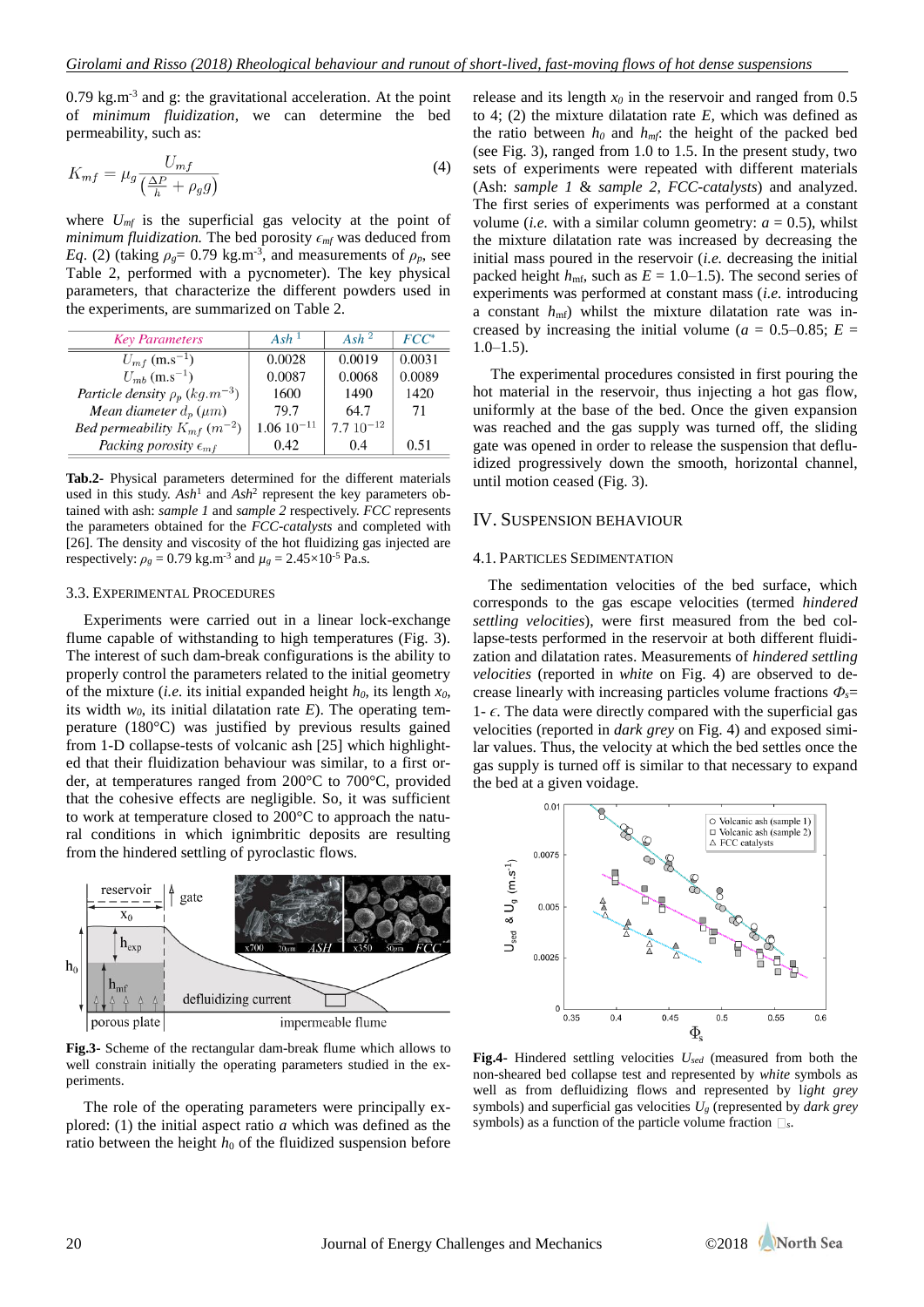Moreover, the sedimentation velocities measured from proximal flows, at the vicinity of the sliding gate, after having released the mixture down the flume (*i.e.* from similar suspensions than those resulting from the static bed collapsetests) are thus reported in *light grey* on Fig. 4. These values are similar to those measured from non-sheared bed collapse tests at a given  $\Phi_s$  and show that particles sedimentation velocities in proximal flows can be predicted from the initial parameter  $U_g$ .

#### 4.2. MIXTURES VISCOSITIES

The velocity  $U_0$  of a single spherical particle characterized by its diameter  $d_p$  falling in a fluid of viscosity  $\mu_g$  and of density  $\rho_g$  is given by the *Stokes velocity*, such as:

$$
U_0 = \frac{g\left(\rho_p - \rho_g\right)d_p^2}{18\mu_q} \tag{5}
$$

This velocity is reliable for dilute suspensions in which the settling processes are not disturbed by the global motion of the neighbouring particles. However, *Richardson & Zaki* [27] have rewritten this terminal velocity for the dense case by considering a particle falling in a mixture of density *ρ<sup>m</sup>* and viscosity  $\mu_m$ , such as:

$$
U_{sed} = \frac{g\left(\rho_p - \rho_m\right)d_p^2}{18\mu_m} \tag{6}
$$

From Eq. 6, we can determined the effective viscosity of the mixture, such as:

$$
\mu_m = \frac{g\left(\rho_p - \rho_m\right)d_p^2}{18U_{sed}}\tag{7}
$$

where  $\rho_m$  is the mixture density that can be recalculated for each value of  $\epsilon$  and  $\Phi_s$ , such as:

$$
\rho_m = (1 - \phi_s)\rho_g + \phi_s \rho_p \tag{8}
$$

Note that  $\epsilon$  and  $\Phi$ <sub>*s*</sub> were determined from values of  $\epsilon$ <sub>*mf*</sub> and *E*.



**Fig.5-** Effective viscosities of fluidized suspensions µm calculated from Eqs. (7) – (8) as a function of the particle volume fraction  $\Phi_s$ .

As exposed on Fig. 5, the mixture viscosity  $\mu_m$  increases with increasing particles volume fraction *Φs*, while following

different laws which depend on the materials properties (*see* Table 2).

#### 4.3. RHEOLOGICAL LAW

By plotting the effective mixture viscosities  $\mu_m$  normalized by the hot fluidizing gas viscosity  $\mu_g$  as a function of the particle volume fraction  $\Phi_s$  normalized by its value at packing *Φpacking*, we observe that all the experimental data collapse such as following a main trend which represents the rheological behaviour of such hot, dense suspensions made of different materials (Fig. 6).



**Fig.6-** Rheological law obtained for the hot fluidized suspensions.

This rheological law is thus identical for both two distinct samples of highly polydisperse and porous volcanic ash and one sample of well sorted, roughly spherical synthetical powders (Fig. 6). This description is expressed as follows:

$$
\mu_m = 8.6 \mu_g \left( 1 - \frac{\phi_s}{\phi_{packing}} \right)^{-0.45} \tag{9}
$$

Eq. (9) highlights that the rheological behaviour of such suspensions only depends on the particles volume fraction and its value at packing. This law remains however relevant for the dense regime (closed to the packing state) but can not be valid anymore in the dilute regime.

Thus, for low values of  $\Phi_s/\Phi_{packing}$ , (*i.e.* when  $\Phi_s/\Phi_{packing} \rightarrow$ 0), the viscosity remains 8.6 times higher than that of the hot gas. On the other hand, for high values of  $\Phi_s/\Phi_{\text{packing}}$  (*i.e.* when  $\Phi_s/\Phi_{packing} \rightarrow 1$ , the viscosity drastically increases and tends to infinity around the packing state, as expected.

## V. RUNOUT PREDICTION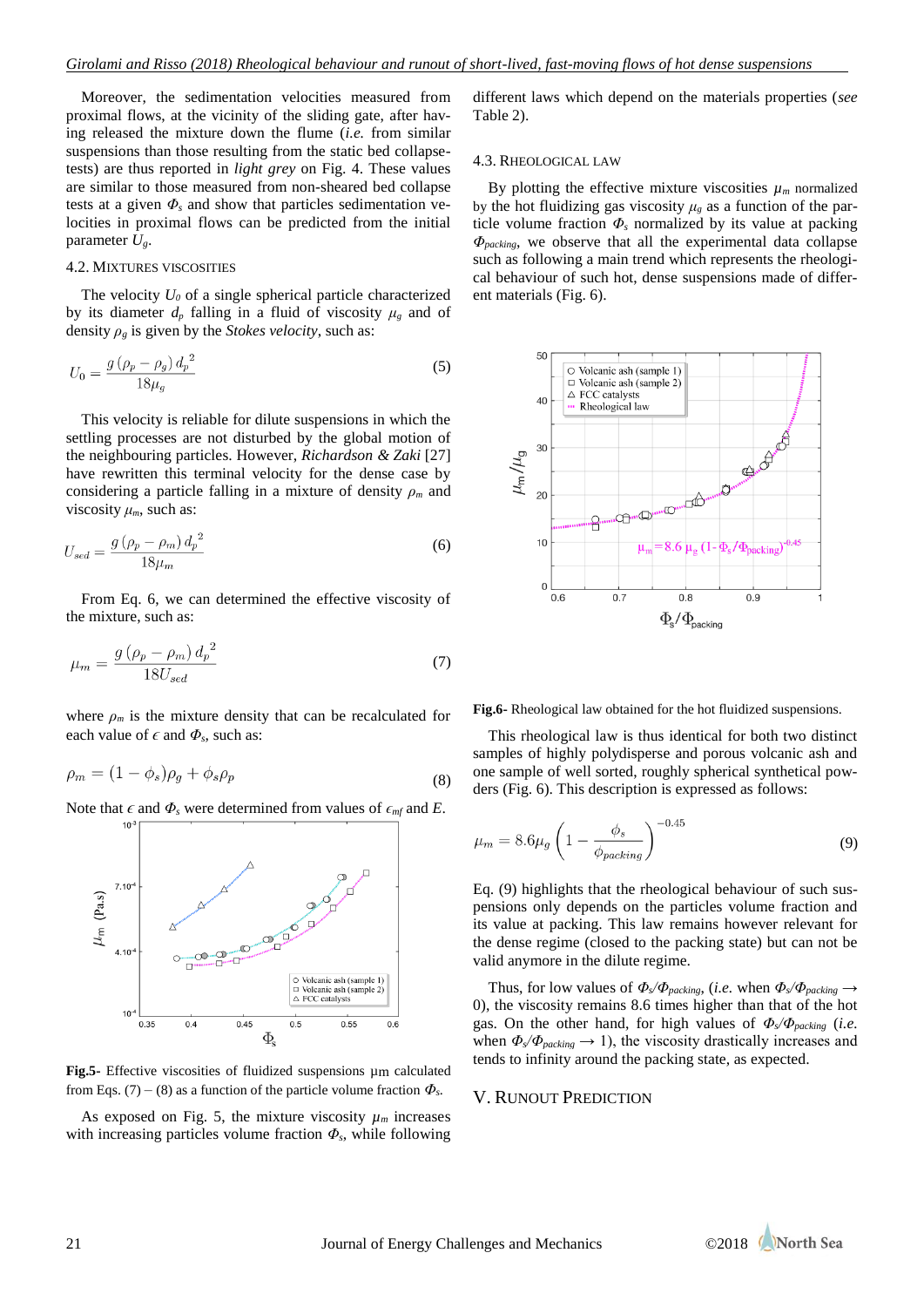One of the principal objectives of this study, guided by geophysical interests, was also to provide scaling laws able to describe both the runout duration and the runout length as a function of the key parameter  $\Phi_{s}/\Phi_{package}$  which controls the mixture rheology.

Fig. 7 exposes the flow duration  $t_{\infty}$  normalized by the time *tsed* required for a suspension of a given *Φ<sup>s</sup>* to settle at a velocity *Used* (measured from static bed collapse-tests) over a distance *hexp* (which corresponds to the gas height initially controlled by the dilatation rate, *see* Fig. 3), corrected by a geometric factor  $a^{-1/2}$  (where *a* is the aspect ratio of the suspension in the reservoir), as a function of the key nondimensional parameter *Φs/Φpacking*.



**Fig.7-** Flows duration normalized by the settling time as a function of the key parameter *Φs/Φpacking*.

All experimental data performed with the different materials are observed to collapse into a single master curve which indicates that the flow duration  $t_{\infty}$  is indeed controlled by the mixture sedimentation velocity, the initial aspect ratio of the suspension and the mixture rheology, such as:

$$
t_{\infty} \propto a^{-1/2} \left( \frac{h_{exp}}{U_{sed}} \right) \left( \frac{\phi_s}{\phi_{packing}} \right)
$$
 (10)

We can however distinguish two different trends: (1) for  $0.65 < \Phi_s/\Phi_{packing} < 0.85$  which corresponds to the most weakly concentrated, highly expanded flows; and (2) for  $\Phi$ <sub>*s*</sub> $\Phi$ <sub>*packing*</sub>  $\geq$  0.85 which corresponds to the most highly concentrated, weakly expanded flows with a transition around  $\Phi_s/\Phi_{packing} \simeq 0.85$ , represented in *grey* on Fig. 7.

Using the mean flow velocity *Umoy* (simply determined as the ratio between the final distance traveled by the flow and its duration), we can similarly plot the non-dimensional ratio between the runout distance  $x_{\infty}$  and that required for a suspension of a given  $\Phi$ <sub>*s*</sub> to settle at a velocity  $U_{\text{sed}}$  over a distance  $h_{exp}$ , including the geometric correction factor  $a^{-1/2}$  as a function of the key parameter *Φs/Φpacking* (Fig. 8).



**Fig.8-** The final traveled distance normalized by the settling length as a function of the key parameter *Φs/Φpacking*.

Similarly, all experimental data involving the different materials, collapse into a single master curve which indicates that the runout distance  $x_{\infty}$  is also controlled by the sedimentation processes, the initial geometry of the suspension as well as the mixture rheology, such as:

$$
x_{\infty} \propto a^{-1/2} \left( t_{sed} \cdot U_{moy} \right) \left( \frac{\phi_s}{\phi_{packing}} \right) \tag{11}
$$

We can also distinguish two similar trends: (1) for  $0.65 <$  $\Phi_s/\Phi_{packing} < 0.85$ ; and (2) for  $\Phi_s/\Phi_{packing} \geq 0.85$  with a transition around  $\Phi_s/\Phi_{packing} \simeq 0.85$ , represented in *grey* on Fig. 8.

This transition may indicate that runouts would probably depend on the mixture rheology.

## VI. CONCLUDING REMARKS

This study presents new insights gained from a recent analysis of previous experimental data [11–13] that have been revisited following geophysical interests which consist in better understanding the rheological behaviour and the emplacement mechanism of dense pyroclastic flows resulting from explosive volcanic eruptions. Hence, the major findings concern:

(1) The rheological behaviour of hot, dense suspensions which is solely controlled by the particle volume fraction and its value at packing, whatever the material used. This empirical law turns out to be reliable for dense suspensions only (*i.e.* for  $0.38 < \Phi_s < 0.58$ ) and should not be extrapolated to dilute cases.

(2) The predictions of the flows duration (*i.e.* once the suspension was released down the dam-break flume) is controlled by the settling time (*i.e.* the time necessary for a suspension of a given  $\Phi_s$  to settle at a velocity  $U_{\text{sed}}$ , measured from static bed-collapse-tests, over a distance hexp equals to the gas height), the initial geometry  $a^{-1/2}$ , and the particle volume fraction normalized by its value at packing *Φs/Φpacking* (which amounts at considering the material properties). This prediction allows to distinguish two different flow regimes, with a transition around  $\Phi_s/\Phi_{packing} \simeq 0.85$ , which seems to be correlated to the sharp variation of the mixture rheology.